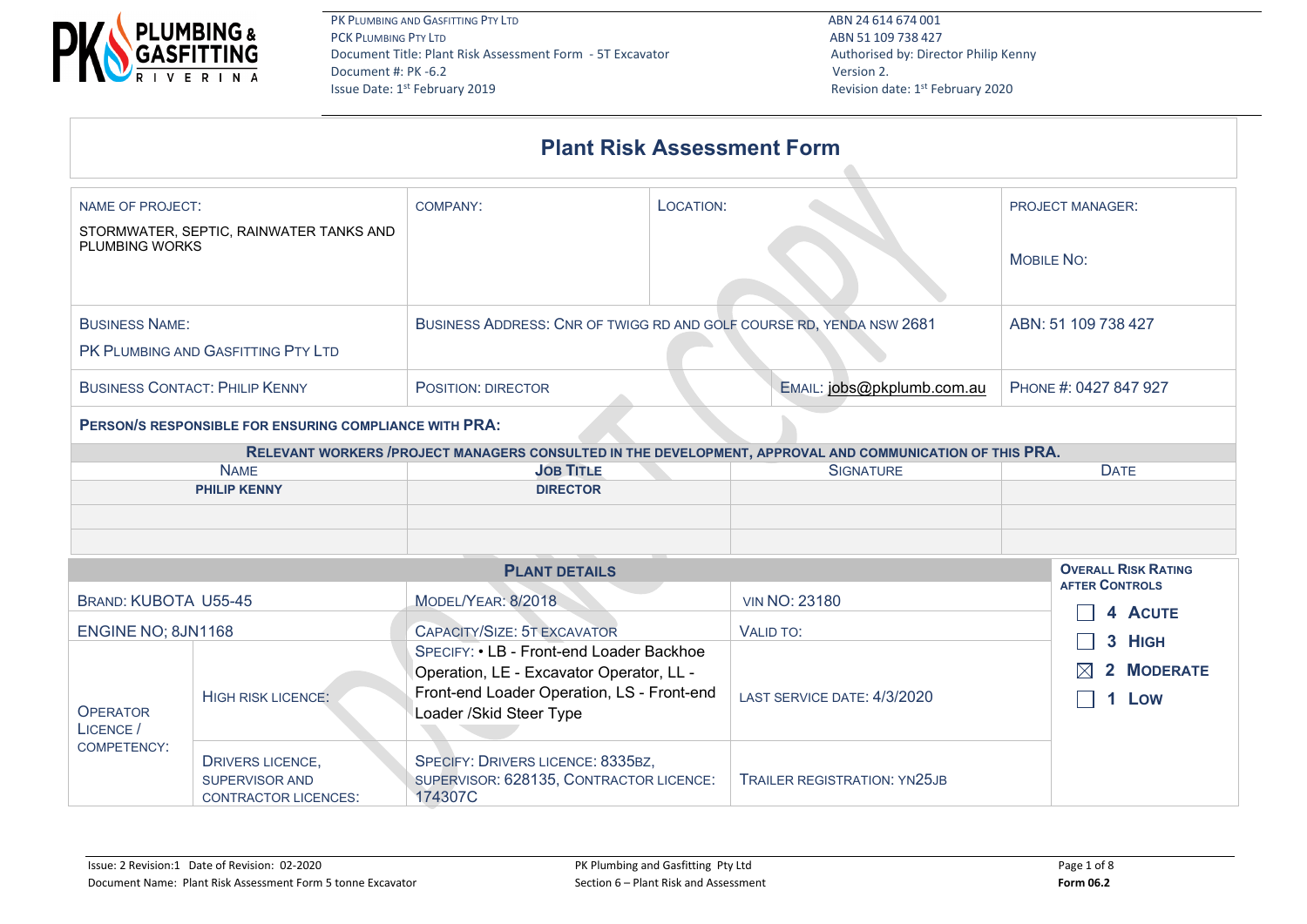

Revision date: 1st February 2020

| Determine the risk score        |                      |                                   |                                            |                                         |                                         | Record risk score on worksheet (Note - Risk scores have no absolute value and |                                             |                                                             |                                  |  |  |  |
|---------------------------------|----------------------|-----------------------------------|--------------------------------------------|-----------------------------------------|-----------------------------------------|-------------------------------------------------------------------------------|---------------------------------------------|-------------------------------------------------------------|----------------------------------|--|--|--|
|                                 |                      | <b>Consequence</b>                |                                            |                                         |                                         | should only be used for comparison and to engender discussion.)               |                                             |                                                             |                                  |  |  |  |
| <b>LIKELIHOOD</b>               | <b>INSIGNIFICANT</b> | <b>MINOR</b>                      | <b>MODERATE</b>                            | <b>MAJOR</b>                            | <b>CATASTROPHIC</b>                     |                                                                               |                                             | <b>HIERARCHY OF CONTROLS</b>                                |                                  |  |  |  |
| <b>ALMOST</b><br><b>CERTAIN</b> | 3<br><b>HIGH</b>     | 3<br><b>HIGH</b>                  | 4<br><b>ACUTE</b>                          | $\overline{\mathbf{A}}$<br><b>ACUTE</b> | $\overline{\mathbf{4}}$<br><b>ACUTE</b> | <b>SCORE</b>                                                                  | <b>ACTION</b>                               | <b>ELIMINATION - Remove the hazard</b>                      | <b>MOST</b><br><b>EFFECTIVE</b>  |  |  |  |
|                                 |                      |                                   |                                            |                                         |                                         |                                                                               |                                             |                                                             |                                  |  |  |  |
| <b>LIKELY</b>                   | <b>MODERATE</b>      | 3<br><b>HIGH</b>                  | 3<br><b>HIGH</b>                           | 4<br><b>ACUTE</b>                       | 4<br><b>ACUTE</b>                       | 4A<br>ACUTE                                                                   | <b>DO NOT</b><br>PROCEED.                   | SUBSTITUTION - Replace the hazard                           |                                  |  |  |  |
| <b>POSSIBLE</b>                 | Low                  | $\overline{2}$<br><b>MODERATE</b> | $\mathbf{3}$<br><b>HIGH</b>                | 4<br><b>ACUTE</b>                       | $\overline{\mathbf{4}}$<br><b>ACUTE</b> | 3H<br><b>HIGH</b>                                                             | <b>Review before</b><br>commencing<br>work. | ⋅<br><b>ENGINEERING - Isolate people from the hazard</b>    |                                  |  |  |  |
| <b>UNLIKELY</b>                 | Low                  | Low                               | $\overline{2}$<br><b>MODERATE</b>          | $\mathbf{3}$<br><b>HIGH</b>             | 4<br><b>ACUTE</b>                       | 2M<br><b>MODERAT</b><br>Е.                                                    | <b>Maintain</b><br>control<br>measures.     | ADMINISTRATION - Change the way people work                 |                                  |  |  |  |
| <b>RARE</b>                     | Low                  | Low                               | $\overline{\mathbf{2}}$<br><b>MODERATE</b> | $\overline{3}$<br><b>HIGH</b>           | $\overline{3}$<br><b>HIGH</b>           | 1 <sub>L</sub><br>Low                                                         | Record and<br>monitor.                      | PPE - Protect workers with personal protective<br>equipment | <b>LEAST</b><br><b>EFFECTIVE</b> |  |  |  |
|                                 |                      |                                   |                                            |                                         |                                         |                                                                               |                                             |                                                             |                                  |  |  |  |

| Scope of Risk Assessment: |  |                            |                                                                                                                                                                                                                                                                                                                                                                                                                                                    |                                  | Description of Plant use:                                                                                                  |    |  |  |  |  |  |  |  |
|---------------------------|--|----------------------------|----------------------------------------------------------------------------------------------------------------------------------------------------------------------------------------------------------------------------------------------------------------------------------------------------------------------------------------------------------------------------------------------------------------------------------------------------|----------------------------------|----------------------------------------------------------------------------------------------------------------------------|----|--|--|--|--|--|--|--|
| <b>INSTRUCTIONS:</b>      |  |                            | Assess each item of plant every time there are new machines, procedures or, a new job brings in significant new hazards.<br>The lists of hazards and controls given below are not exhaustive. (These choices are provided to understand how this risk assessment<br>may be used. Indicate (x) controls as required for your circumstance. Choose one, several or all hazards and controls.)<br>Inherent Risk-rating (IR) Residual Risk-rating (RR) |                                  |                                                                                                                            |    |  |  |  |  |  |  |  |
| <b>HAZARD</b>             |  |                            | IR                                                                                                                                                                                                                                                                                                                                                                                                                                                 | <b>CONTROL MEASURES IN PLACE</b> | <b>RR</b>                                                                                                                  |    |  |  |  |  |  |  |  |
|                           |  |                            |                                                                                                                                                                                                                                                                                                                                                                                                                                                    |                                  | <b>Hazard – Entanglement:</b> Someone or something become entangled with moving parts of the plant or materials in motion: |    |  |  |  |  |  |  |  |
| <b>ENTANGLEMENT of:</b>   |  | Caused by ENTANGLEMENT of: | 3H                                                                                                                                                                                                                                                                                                                                                                                                                                                 |                                  | $\Box$ Rings, watches, jewellery that may become entangled in machines must not be                                         | 2M |  |  |  |  |  |  |  |
| Hair<br>$\Box$            |  | $\Box$ Clothing            |                                                                                                                                                                                                                                                                                                                                                                                                                                                    |                                  | worn                                                                                                                       |    |  |  |  |  |  |  |  |
| Fingers / Arms            |  | <b>Necktie</b>             |                                                                                                                                                                                                                                                                                                                                                                                                                                                    |                                  | Long and loose hair must be tied back                                                                                      |    |  |  |  |  |  |  |  |
| Legs                      |  | Scarf                      |                                                                                                                                                                                                                                                                                                                                                                                                                                                    |                                  | Only snug fitting clothes to be worn                                                                                       |    |  |  |  |  |  |  |  |
| Torso                     |  | <b>Gloves</b>              |                                                                                                                                                                                                                                                                                                                                                                                                                                                    |                                  | Loose clothing to be well contained to avoid entanglement                                                                  |    |  |  |  |  |  |  |  |
| Other - specify:          |  | Jewellery                  |                                                                                                                                                                                                                                                                                                                                                                                                                                                    |                                  | Guards in place                                                                                                            |    |  |  |  |  |  |  |  |
|                           |  | <b>Cleaning Rags</b>       |                                                                                                                                                                                                                                                                                                                                                                                                                                                    |                                  | Warning decals placed where entanglement may occur                                                                         |    |  |  |  |  |  |  |  |
|                           |  | Other - specify:           |                                                                                                                                                                                                                                                                                                                                                                                                                                                    |                                  | Operator training/awareness on areas where entanglement may occur                                                          |    |  |  |  |  |  |  |  |
|                           |  |                            |                                                                                                                                                                                                                                                                                                                                                                                                                                                    |                                  | Operations manual read and in cabin                                                                                        |    |  |  |  |  |  |  |  |
|                           |  |                            |                                                                                                                                                                                                                                                                                                                                                                                                                                                    |                                  | Other - specify:                                                                                                           |    |  |  |  |  |  |  |  |
|                           |  |                            |                                                                                                                                                                                                                                                                                                                                                                                                                                                    |                                  |                                                                                                                            |    |  |  |  |  |  |  |  |
|                           |  |                            |                                                                                                                                                                                                                                                                                                                                                                                                                                                    |                                  |                                                                                                                            |    |  |  |  |  |  |  |  |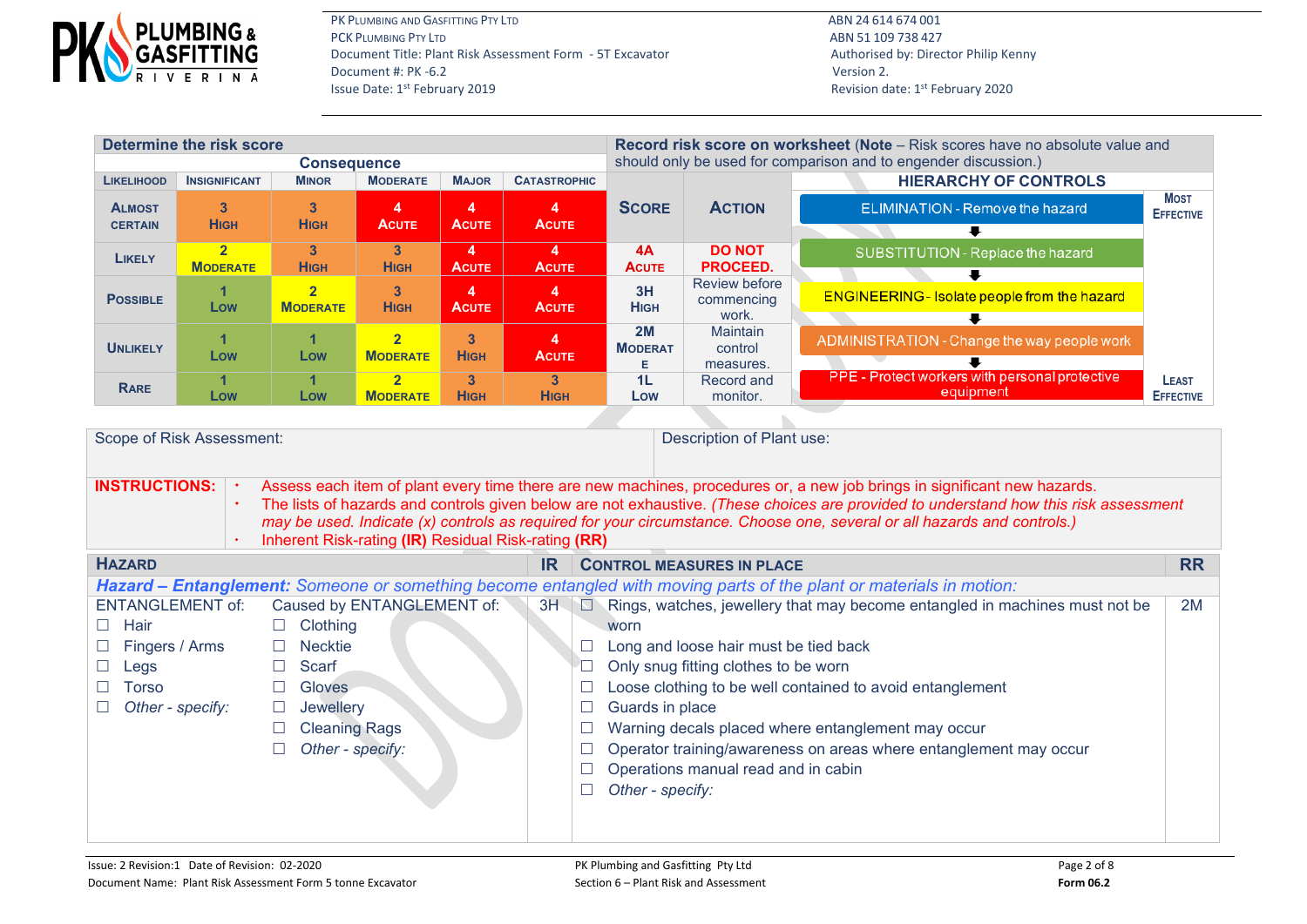

Revision date: 1st February 2020

| <b>HAZARD</b>                                              |                                                                                                                                                                                                                                                                                                                                                                                                                                                                                                     |    | <b>CONTROL MEASURES IN PLACE</b> |                                                                                                                                                                                                                                                                                                                                                                                                                                                                                                                                                                                                                                                                                                                       |    |  |
|------------------------------------------------------------|-----------------------------------------------------------------------------------------------------------------------------------------------------------------------------------------------------------------------------------------------------------------------------------------------------------------------------------------------------------------------------------------------------------------------------------------------------------------------------------------------------|----|----------------------------------|-----------------------------------------------------------------------------------------------------------------------------------------------------------------------------------------------------------------------------------------------------------------------------------------------------------------------------------------------------------------------------------------------------------------------------------------------------------------------------------------------------------------------------------------------------------------------------------------------------------------------------------------------------------------------------------------------------------------------|----|--|
|                                                            | Hazard - Crushing: Someone can be crushed due to:                                                                                                                                                                                                                                                                                                                                                                                                                                                   |    |                                  |                                                                                                                                                                                                                                                                                                                                                                                                                                                                                                                                                                                                                                                                                                                       |    |  |
| П<br>$\mathcal{L}$<br>$\Box$<br>$\Box$<br>⊔<br>$\Box$<br>ப | Falling, uncontrolled or unexpected movement of plant<br>Falling, uncontrolled or unexpected movement of load<br>Plant tipping or rolling over<br>Lack of ability to slow, stop or immobilise plant<br>Parts of plant collapsing or failing<br>Person falling off or being thrown off plant<br>Being trapped under the plant, or between the plant,<br>materials or fixed structure<br>Contact with moving parts during inspection, testing,<br>maintenance, repair or cleaning<br>Other - specify: | 4A | Ш                                | Ensure item of plant is turned off, park break engaged, hydraulics de<br>pressurised before working on or inspecting plan<br>Never work under raised plant (e.g. raised bucket or boom) without appropriate<br>chocks / braces in place<br>Do not operate machine on slopes in excess of recommended parameters<br>Check ROPS in good condition using Daily pre-start checklist<br>No ground workers to work between fixed structure and item of plant (when less<br>than 5 m separates machine from fixed item)<br>Vehicle movement on site procedures adequately communicated<br>Guards in place<br><b>Warning horn</b><br>Amber flashing beacon<br>Reversing/travel alarm<br>Crush zone decals<br>Other - specify: | 2M |  |
|                                                            | Hazard - Cuts, Lacerations, Stabbing, Punctures: Someone could be cut, stabbed or punctured due to:                                                                                                                                                                                                                                                                                                                                                                                                 |    |                                  |                                                                                                                                                                                                                                                                                                                                                                                                                                                                                                                                                                                                                                                                                                                       |    |  |
|                                                            | Moving plant                                                                                                                                                                                                                                                                                                                                                                                                                                                                                        | 3H | $\Box$                           | Daily Pre-start checklist                                                                                                                                                                                                                                                                                                                                                                                                                                                                                                                                                                                                                                                                                             | 2M |  |
|                                                            | Moving parts                                                                                                                                                                                                                                                                                                                                                                                                                                                                                        |    | $\Box$                           | Regular maintenance schedule followed                                                                                                                                                                                                                                                                                                                                                                                                                                                                                                                                                                                                                                                                                 |    |  |
| $\Box$                                                     | Sharp objects                                                                                                                                                                                                                                                                                                                                                                                                                                                                                       |    | $\Box$                           | Guards in place                                                                                                                                                                                                                                                                                                                                                                                                                                                                                                                                                                                                                                                                                                       |    |  |
| $\Box$                                                     | <b>Flying objects</b>                                                                                                                                                                                                                                                                                                                                                                                                                                                                               |    |                                  | Gloves worn when handling sharp parts of plant                                                                                                                                                                                                                                                                                                                                                                                                                                                                                                                                                                                                                                                                        |    |  |
|                                                            | Work pieces disintegrating                                                                                                                                                                                                                                                                                                                                                                                                                                                                          |    |                                  | Ensure item of plant is turned off, park break engaged, hydraulics de                                                                                                                                                                                                                                                                                                                                                                                                                                                                                                                                                                                                                                                 |    |  |
| $\Box$                                                     | Work pieces ejected                                                                                                                                                                                                                                                                                                                                                                                                                                                                                 |    |                                  | pressurised before working on or inspecting plant                                                                                                                                                                                                                                                                                                                                                                                                                                                                                                                                                                                                                                                                     |    |  |
|                                                            | Uncontrolled or unexpected movement of plant                                                                                                                                                                                                                                                                                                                                                                                                                                                        |    |                                  | Never work under raised plant (e.g. raised bucket or boom) without appropriate                                                                                                                                                                                                                                                                                                                                                                                                                                                                                                                                                                                                                                        |    |  |
| $\Box$                                                     | Other - specify:                                                                                                                                                                                                                                                                                                                                                                                                                                                                                    |    |                                  | chocks / braces in place                                                                                                                                                                                                                                                                                                                                                                                                                                                                                                                                                                                                                                                                                              |    |  |
|                                                            |                                                                                                                                                                                                                                                                                                                                                                                                                                                                                                     |    |                                  | Other - specify:                                                                                                                                                                                                                                                                                                                                                                                                                                                                                                                                                                                                                                                                                                      |    |  |
|                                                            | Hazard -Shearing: Someone's body parts be caught or sheared resulting in injury or amputation between:                                                                                                                                                                                                                                                                                                                                                                                              |    |                                  |                                                                                                                                                                                                                                                                                                                                                                                                                                                                                                                                                                                                                                                                                                                       |    |  |
|                                                            | Two moving parts of the plant                                                                                                                                                                                                                                                                                                                                                                                                                                                                       | 4A |                                  | Ensure item of plant is turned off, park break engaged, hydraulics de                                                                                                                                                                                                                                                                                                                                                                                                                                                                                                                                                                                                                                                 | 2M |  |
|                                                            | A part of the plant and a work piece                                                                                                                                                                                                                                                                                                                                                                                                                                                                |    |                                  | pressurised before working on or inspecting plant                                                                                                                                                                                                                                                                                                                                                                                                                                                                                                                                                                                                                                                                     |    |  |
|                                                            | A part of the plant and a fixed structure                                                                                                                                                                                                                                                                                                                                                                                                                                                           |    |                                  | Never work under raised plant (e.g. raised bucket or boom) without appropriate                                                                                                                                                                                                                                                                                                                                                                                                                                                                                                                                                                                                                                        |    |  |
| $\Box$                                                     | A part of the plant and another object (e.g. plant or                                                                                                                                                                                                                                                                                                                                                                                                                                               |    |                                  | chocks / braces in place                                                                                                                                                                                                                                                                                                                                                                                                                                                                                                                                                                                                                                                                                              |    |  |
|                                                            | vehicle)                                                                                                                                                                                                                                                                                                                                                                                                                                                                                            |    |                                  | Decals placed at pinch points                                                                                                                                                                                                                                                                                                                                                                                                                                                                                                                                                                                                                                                                                         |    |  |
|                                                            | Other - specify:                                                                                                                                                                                                                                                                                                                                                                                                                                                                                    |    |                                  | All hazard lights working on machine when in operation                                                                                                                                                                                                                                                                                                                                                                                                                                                                                                                                                                                                                                                                |    |  |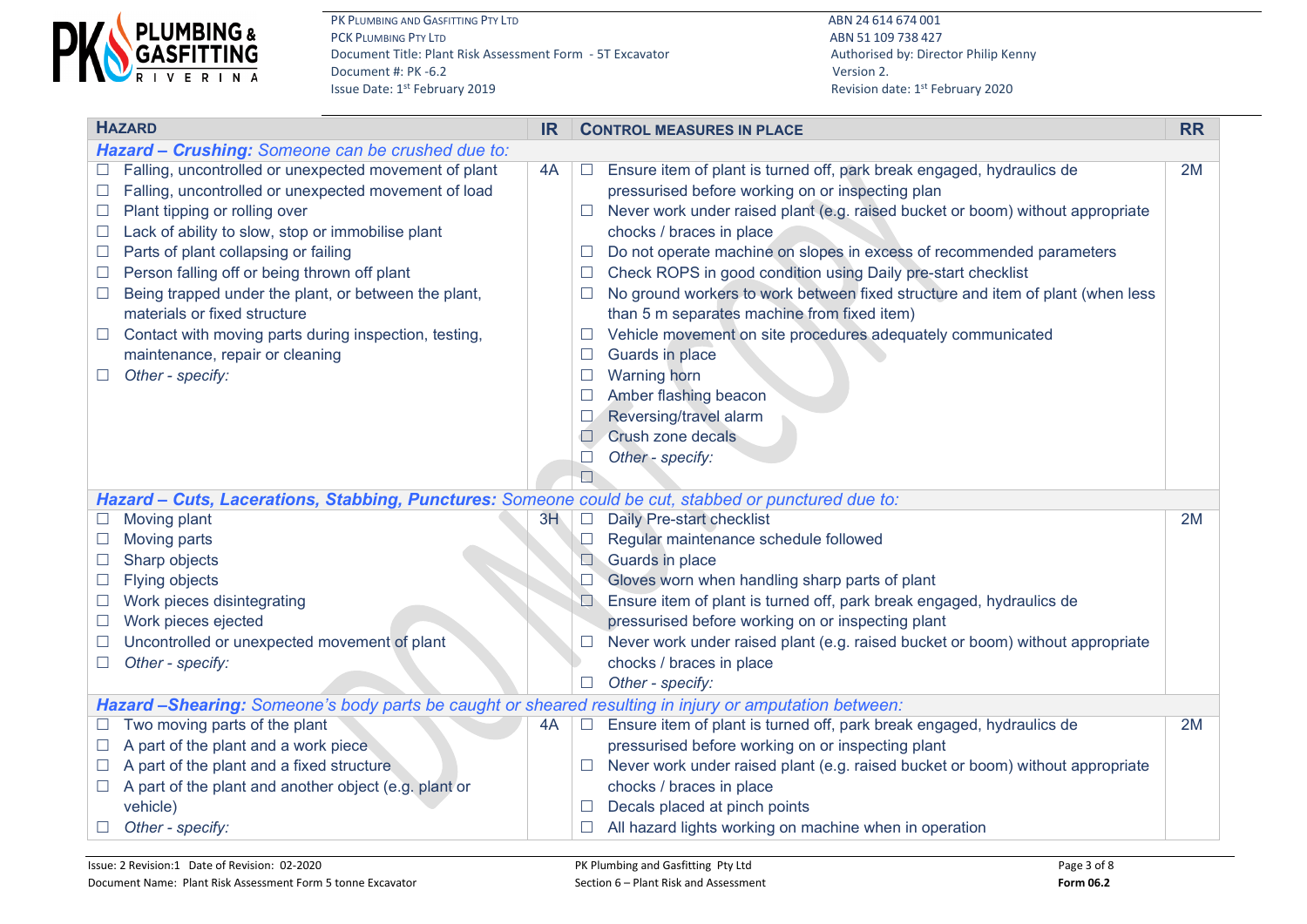

| <b>HAZARD</b><br><b>IR</b>                                                                                         |                             | <b>CONTROL MEASURES IN PLACE</b>                                                                                   |    |  |  |
|--------------------------------------------------------------------------------------------------------------------|-----------------------------|--------------------------------------------------------------------------------------------------------------------|----|--|--|
|                                                                                                                    |                             | Guards in place                                                                                                    |    |  |  |
|                                                                                                                    | $\Box$                      | <b>Warning horn</b>                                                                                                |    |  |  |
|                                                                                                                    | $\Box$                      | Amber flashing beacon                                                                                              |    |  |  |
|                                                                                                                    | $\Box$                      | Reversing/travel alarm                                                                                             |    |  |  |
|                                                                                                                    |                             | Other - specify:                                                                                                   |    |  |  |
| <b>Hazard – Friction:</b> Someone be burned due to contact with:                                                   |                             |                                                                                                                    |    |  |  |
| A moving part<br>3H                                                                                                | $\mathcal{L}_{\mathcal{A}}$ | Do not make contact with hot parts                                                                                 | 2M |  |  |
| A moving surface of the plant                                                                                      |                             | Wear gloves and other appropriate clothing when handling hot equipment<br>⊔                                        |    |  |  |
| Material handled by the plant                                                                                      |                             | Warning signage / decals as necessary                                                                              |    |  |  |
| Other - specify:                                                                                                   |                             | Other - specify:                                                                                                   |    |  |  |
| Hazard - Electrical: Someone can be injured by electrical shock or burns, or electrocuted due to:                  |                             |                                                                                                                    |    |  |  |
| Plant or person direct contact with live electrical<br>4A                                                          | $\Box$                      | Safe Work Method Statement (SWMS) readily available and addresses relevant                                         | 2M |  |  |
| conductors                                                                                                         |                             | risks for plant use around electrical conductors (e.g. powerlines)                                                 |    |  |  |
| Plant or person working near live electrical conductors<br>$\Box$                                                  |                             | Emergency response training for plant contact with electricity<br>ш                                                |    |  |  |
| Overload of electrical circuits<br>$\Box$                                                                          |                             | Ensure lock out tag out procedure in place and used when working with<br>$\Box$                                    |    |  |  |
| Damaged or worn electrical switches<br>$\Box$                                                                      |                             | electrical system on plant                                                                                         |    |  |  |
| Damaged or worn electrical leads or cables<br>$\Box$                                                               |                             | Warning Decals /stickers in place and legible                                                                      |    |  |  |
| Lack of isolation procedure (Lock out and tag)                                                                     |                             | Lack of insulation (regular maintenance and pre-start checks)                                                      |    |  |  |
| Inadequate isolation procedure (Lock out and tag)                                                                  | $\Box$                      | Other - specify:                                                                                                   |    |  |  |
| Water near electrical equipment / installations<br>$\Box$                                                          |                             |                                                                                                                    |    |  |  |
| Other - specify:<br>$\Box$                                                                                         |                             |                                                                                                                    |    |  |  |
| Hazard - Explosion: Someone can be injured by the operation of the plant triggering an explosion of the following: |                             |                                                                                                                    |    |  |  |
| Can an explosion be triggered by?<br>Gas                                                                           |                             | 3H $\Box$ SWMS readily available and addresses relevant risks for plant use around                                 | 2M |  |  |
| Vapours<br><b>Static electricity</b><br>$\Box$                                                                     |                             | explosive atmospheres                                                                                              |    |  |  |
| Hazardous atmosphere<br>Liquids<br>$\Box$                                                                          |                             | Do not operate machinery in enclosed space unless mitigation measures have                                         |    |  |  |
| Hazardous chemical reaction -<br><b>Solids</b><br>$\Box$                                                           |                             | been put in place (e.g. extraction fans)                                                                           |    |  |  |
| specify:<br>Dust                                                                                                   |                             | Do not operate machinery within stipulated zones of gas or fuel storage (no go                                     |    |  |  |
| Other - specify:<br>Other - specify:<br>$\Box$                                                                     |                             | areas)                                                                                                             |    |  |  |
|                                                                                                                    |                             | Other - specify:<br>$\Box$                                                                                         |    |  |  |
|                                                                                                                    |                             | Hazard - Hazardous Chemicals and Hazardous Atmosphere: Someone can be injured, become ill or be suffocated due to: |    |  |  |
| Hazardous Chemical:<br>Hazardous Atmosphere:                                                                       | $3H$ $\Box$                 | SWMS readily available and addresses relevant risks for plant use around                                           | 2M |  |  |
| $\Box$ Liquids (e.g. fuel,<br>$\square$ Dust                                                                       |                             | hazardous atmospheres                                                                                              |    |  |  |
| lubricants)<br>Toxic gases or vapours                                                                              |                             | Do not operate machinery in enclosed space unless mitigation measures have                                         |    |  |  |
| <b>Fumes</b><br>Solids (e.g. grease)<br>$\Box$                                                                     |                             | been put in place (e.g. extraction fans)                                                                           |    |  |  |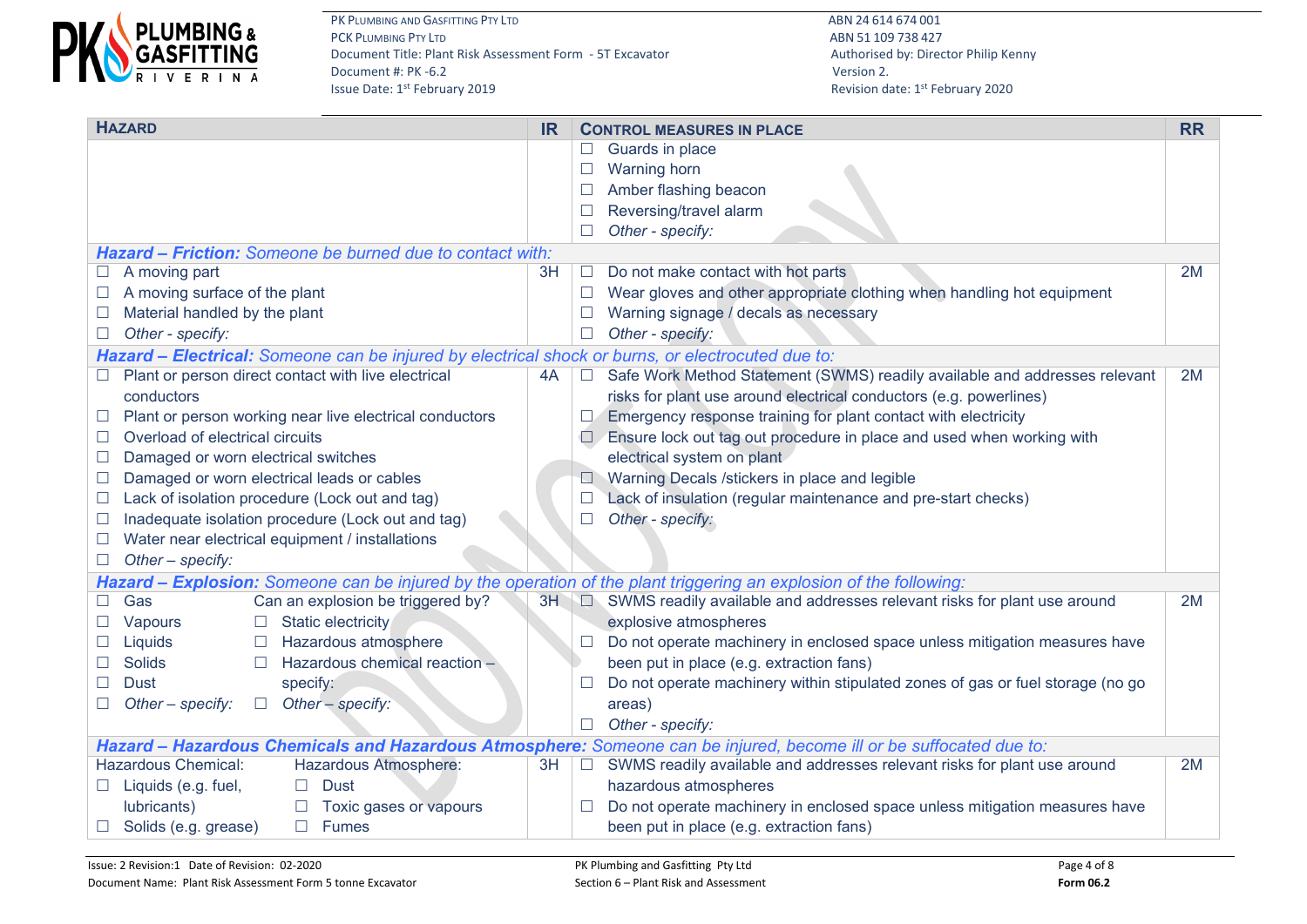

| <b>HAZARD</b>                                                             | <b>IR</b> | <b>CONTROL MEASURES IN PLACE</b>                                                                                                            |    |  |  |
|---------------------------------------------------------------------------|-----------|---------------------------------------------------------------------------------------------------------------------------------------------|----|--|--|
| Asphyxiant (lack of<br>Atmospheric contamination                          |           | Do not operate machinery within stipulated zones of gas or fuel storage (no go                                                              |    |  |  |
| Other - specify:<br>oxygen)<br>$\Box$                                     |           | areas)                                                                                                                                      |    |  |  |
| Other - specify:<br>$\Box$                                                |           | Confined spaces permits where required<br>$\Box$                                                                                            |    |  |  |
|                                                                           |           | Fire extinguisher                                                                                                                           |    |  |  |
|                                                                           |           | Other - specify:<br>$\Box$                                                                                                                  |    |  |  |
|                                                                           |           | Hazard - Fluids or gases under pressure Someone can be injured by direct contact with gas or fluids under pressure due to:                  |    |  |  |
| Failure of plant                                                          | 3H        | SWMS readily available and addresses relevant risks for plant maintenance<br>$\Box$                                                         | 2M |  |  |
| Damaged or leaking parts                                                  |           | Do not use hands to check for hydraulic leaks (always use another hand held                                                                 |    |  |  |
| Misuse of plant                                                           |           | item e.g. piece of cardboard)                                                                                                               |    |  |  |
| Misuse of high pressure cleaning equipment                                |           | Daily Pre-start checklist                                                                                                                   |    |  |  |
| Other - specify:                                                          |           | Regular maintenance schedule followed                                                                                                       |    |  |  |
|                                                                           |           | Always depressurize hydraulic system prior to maintenance                                                                                   |    |  |  |
|                                                                           |           | Other - specify:                                                                                                                            |    |  |  |
| Hazard - Plant Condition: Someone can be injured by faulty item of plant? |           |                                                                                                                                             |    |  |  |
| Operators manual unavailable                                              | 3H        | Operation manual in cab and accessible<br>$\Box$                                                                                            | 2M |  |  |
| Pre-start check not undertaken                                            |           | Ensure Plant operators complete daily prestart plant inspection                                                                             |    |  |  |
| Maintenance not undertaken                                                |           | Ensure daily plant inspection & fault report are provided                                                                                   |    |  |  |
| Accidents may occur<br>$\Box$                                             |           | Ensure defective plant items are followed up and that repairs, alterations and or                                                           |    |  |  |
| Other - specify:                                                          |           | replacement are carried out                                                                                                                 |    |  |  |
|                                                                           |           | Where major faults are identified as an operational safety hazard - the plant                                                               |    |  |  |
|                                                                           |           | must not be used until such time as the fault or defect is repaired and or                                                                  |    |  |  |
|                                                                           |           | replaced                                                                                                                                    |    |  |  |
|                                                                           |           | Follow the manufacturer's instructions, Safe Workplace Procedures for                                                                       |    |  |  |
|                                                                           |           | Operation                                                                                                                                   |    |  |  |
|                                                                           |           | Plant is in safe condition for use                                                                                                          |    |  |  |
|                                                                           |           | $\Box$<br>Other - specify:                                                                                                                  |    |  |  |
|                                                                           |           | Hazard - Operator Training/qualifications: Does the operator hold the appropriate licences and qualifications to operate the item of plant? |    |  |  |
| No Licence held                                                           | 3H        | Only suitably licensed, qualified and experienced operators to operate plant<br>$\Box$                                                      | 2M |  |  |
| Limited/No Training undertaken                                            |           | item                                                                                                                                        |    |  |  |
| Competency assessments not undertaken                                     |           | Operators hold licence and other qualifications for machine operation                                                                       |    |  |  |
| Limited equipment experience<br>$\overline{\phantom{a}}$                  |           | Operation manual read and understood by all operators                                                                                       |    |  |  |
| Operator's manual unavailable                                             |           | Operation manual in cab and accessible                                                                                                      |    |  |  |
| Other - specify:                                                          |           | Operator competency determine appropriate before use                                                                                        |    |  |  |
|                                                                           |           | Other - specify:<br>$\Box$                                                                                                                  |    |  |  |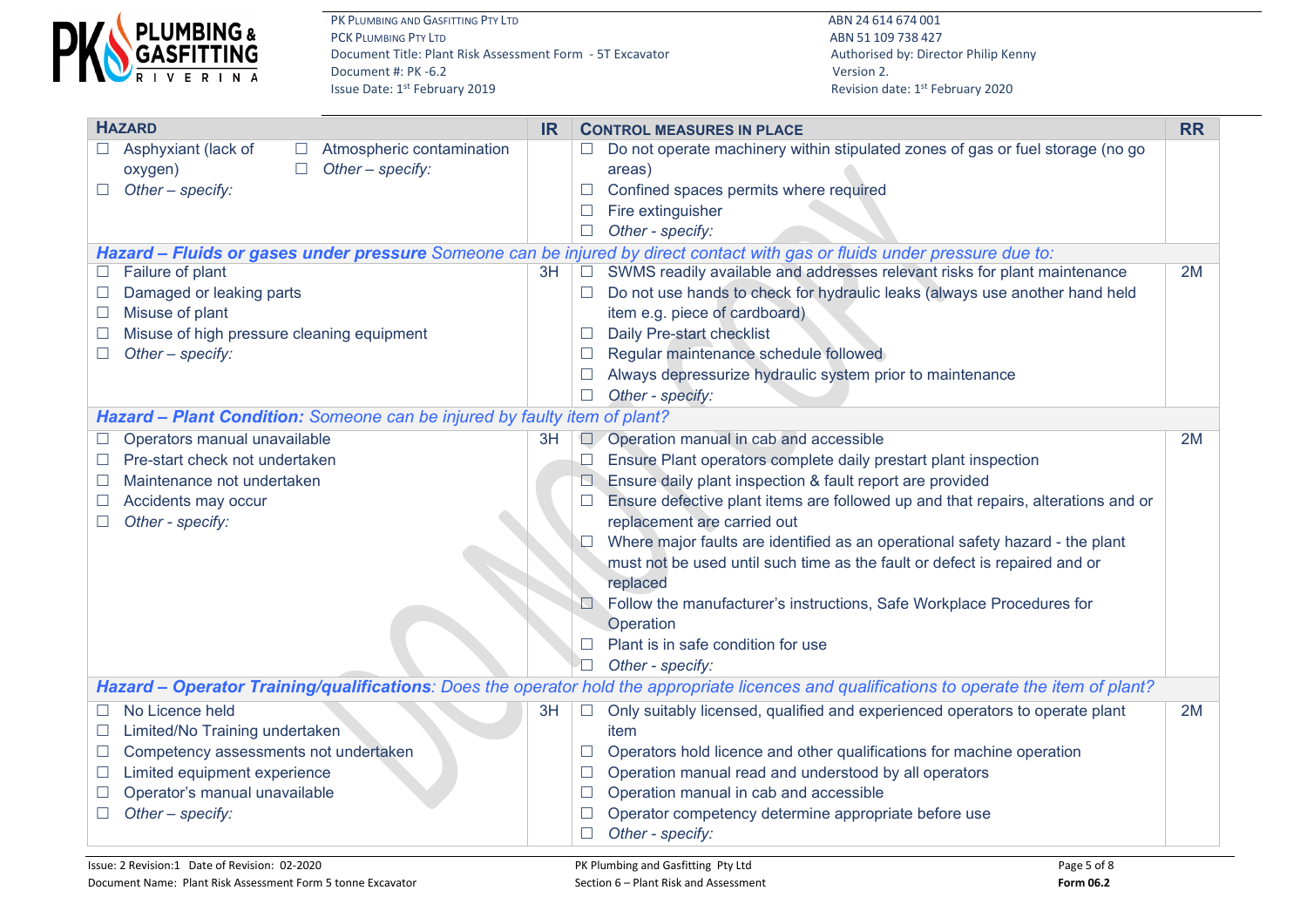

| <b>HAZARD</b>                             |                                                                                                                                                                                                                                                                                                                                                                                                                                                                                                                        |    | <b>IR</b><br><b>CONTROL MEASURES IN PLACE</b>   |                                                                                                                                                                                                                                                                                                                                                                                                                                     |    |  |
|-------------------------------------------|------------------------------------------------------------------------------------------------------------------------------------------------------------------------------------------------------------------------------------------------------------------------------------------------------------------------------------------------------------------------------------------------------------------------------------------------------------------------------------------------------------------------|----|-------------------------------------------------|-------------------------------------------------------------------------------------------------------------------------------------------------------------------------------------------------------------------------------------------------------------------------------------------------------------------------------------------------------------------------------------------------------------------------------------|----|--|
|                                           | Hazard Communication requirements in relation to the safe operation of the plant?                                                                                                                                                                                                                                                                                                                                                                                                                                      |    |                                                 |                                                                                                                                                                                                                                                                                                                                                                                                                                     |    |  |
|                                           | Failure to develop correct signaling procedures (select<br>which system/s used below):<br>Whistle<br>Active signaling<br>$\Box$<br>Radio<br>Other - specify:                                                                                                                                                                                                                                                                                                                                                           | 3H | $\Box$<br>$\Box$                                | Communication protocols developed prior to task commencement<br>All operators / signalers trained in the communication method and use<br>Communication equipment checked before use<br>Vehicle movement on site procedures adequately communicated                                                                                                                                                                                  | 2M |  |
|                                           | Spotter                                                                                                                                                                                                                                                                                                                                                                                                                                                                                                                |    |                                                 | Other - specify:                                                                                                                                                                                                                                                                                                                                                                                                                    |    |  |
|                                           |                                                                                                                                                                                                                                                                                                                                                                                                                                                                                                                        |    |                                                 | Hazard -Slip, trip and fall: The plant operator, or someone else can trip, slip or fall on the same level, from one level to another or from height due                                                                                                                                                                                                                                                                             |    |  |
| $\mathfrak{to}$ :                         |                                                                                                                                                                                                                                                                                                                                                                                                                                                                                                                        |    |                                                 |                                                                                                                                                                                                                                                                                                                                                                                                                                     |    |  |
| $\Box$<br>ப<br>$\Box$<br>$\Box$<br>$\Box$ | Uneven surfaces<br><b>Slippery surfaces</b><br>Steep surfaces<br>Objects on the floor/ ground<br>Liquid spills or solid waste materials on floor / ground<br>General work environment<br>Poor housekeeping<br>Lack of correct work platform<br>Lack of correct ladder or stairs<br>Lack of handholds<br>Lack of guardrails or correct edge protection<br>Lack of slip resistant surfaces<br>Collapse of supporting structure<br><b>Plant failure</b><br>Incorrect footwear or not wearing footwear<br>Other - specify: | 3H | $\mathcal{L}_{\mathcal{A}}$<br>$\Box$<br>$\Box$ | Use prestart checklist<br>Keep operator area clear of trip hazards<br>Keep operator area free of grease, moisture or other slip hazards<br>Ensure slip resistant step treads used<br>Use operators' manual for plant entry and exit methods<br>Use appropriate height access equipment to access areas of plant (e.g. ladder<br>or trestle for maintenance)<br>Good housekeeping<br>Boot sole in good condition<br>Other - specify: | 2M |  |
|                                           | Hazard - Ergonomic: Someone can be injured due to:                                                                                                                                                                                                                                                                                                                                                                                                                                                                     |    |                                                 |                                                                                                                                                                                                                                                                                                                                                                                                                                     |    |  |
|                                           | Poor seat design<br>Poor workstation design                                                                                                                                                                                                                                                                                                                                                                                                                                                                            | 3H | $\Box$                                          | Adjust seating and operator controls to suit operator<br>Take appropriate breaks to avoid body fatigue                                                                                                                                                                                                                                                                                                                              | 2M |  |
| $\Box$                                    | Poor work environment design causing physical stress<br>Poor design causing mental or psychological stress<br>Poor plant design                                                                                                                                                                                                                                                                                                                                                                                        |    |                                                 | Avoid awkward and/or sustained posture or body position<br>Follow operating manual instructions for setup and use of plant<br>Appropriate controls & switches                                                                                                                                                                                                                                                                       |    |  |
| $\overline{\phantom{a}}$<br>⊔             | Lack of adequate work environment and task lighting<br>Excessive weight load, force or impact on body<br>Repetition of body movement, posture positioning,<br>Repetition of weight load, force or impact on body                                                                                                                                                                                                                                                                                                       |    |                                                 | Correct Labelling of controls and indicators<br>Other - specify:                                                                                                                                                                                                                                                                                                                                                                    |    |  |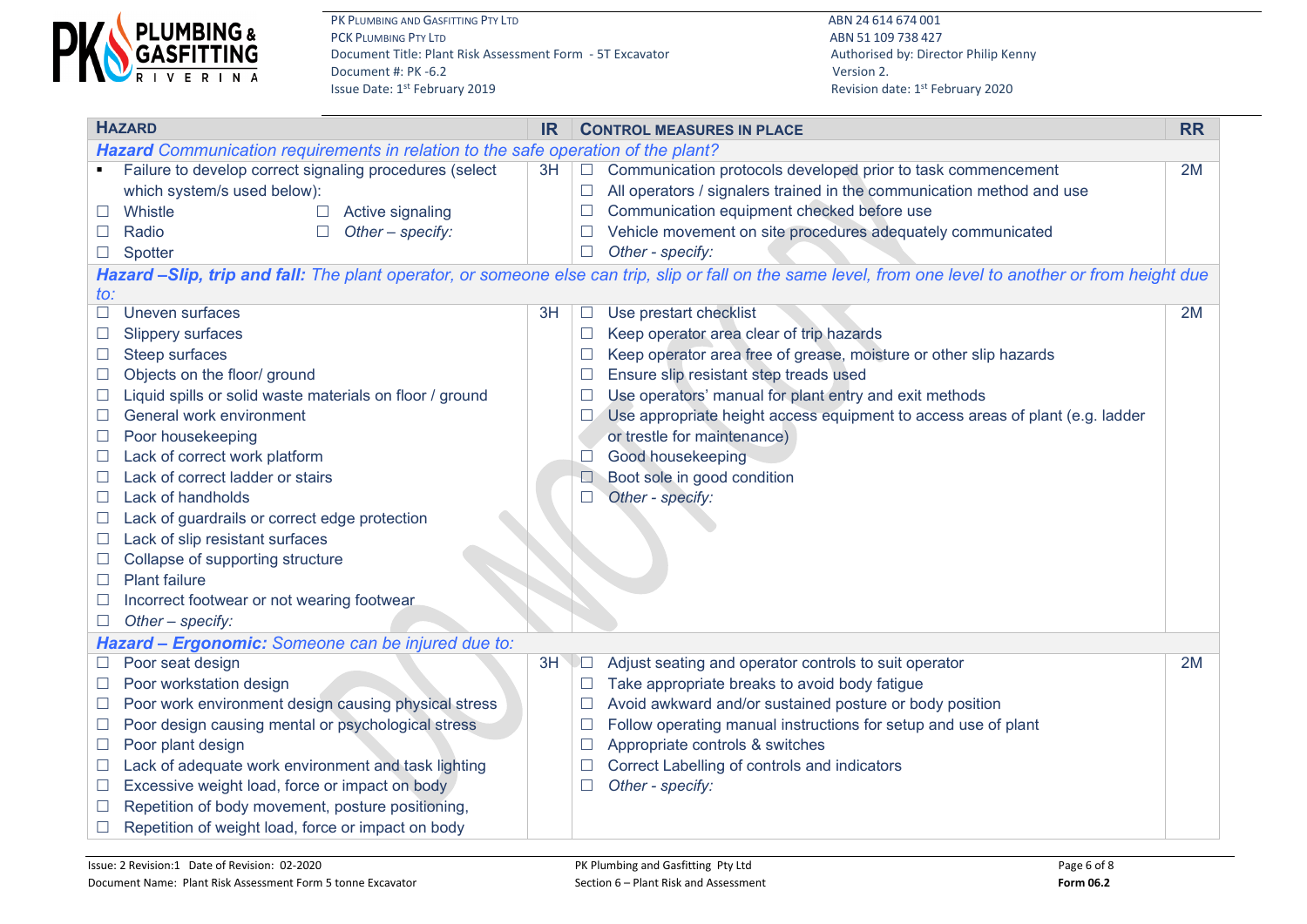

| <b>HAZARD</b><br><b>IR</b> |                                                                    |    |          | <b>CONTROL MEASURES IN PLACE</b>                                            |    |  |  |  |  |
|----------------------------|--------------------------------------------------------------------|----|----------|-----------------------------------------------------------------------------|----|--|--|--|--|
|                            | Awkward and/or sustained posture or body position                  |    |          |                                                                             |    |  |  |  |  |
|                            | Prolonged sitting                                                  |    |          |                                                                             |    |  |  |  |  |
|                            | Lack of consideration for human error and/or behaviour             |    |          |                                                                             |    |  |  |  |  |
| $\Box$                     | Other - Specify:                                                   |    |          |                                                                             |    |  |  |  |  |
|                            | Hazard - Temperature: Someone can be injured or become ill due to: |    |          |                                                                             |    |  |  |  |  |
|                            | Exposure to high temperature                                       | 3H |          | Cabin temperature controls operational and used (closed cabins)             | 2M |  |  |  |  |
|                            | Exposure to low temperature                                        |    |          | Cease operation when climatic conditions cause hazard to operator (i.e.     |    |  |  |  |  |
|                            | Come in contact with objects at high temperature                   |    |          | extreme heat or cold)                                                       |    |  |  |  |  |
| $\Box$                     | Come in contact with objects at low temperature                    |    |          | Wear appropriate PPE for weather conditions                                 |    |  |  |  |  |
|                            | Exposure to adverse weather conditions                             |    |          | Other - specify:                                                            |    |  |  |  |  |
|                            | Other - Specify:                                                   |    |          |                                                                             |    |  |  |  |  |
|                            | <b>Hazard - Fire</b>                                               |    |          |                                                                             |    |  |  |  |  |
|                            | Friction                                                           | 4A | ⊔        | Good housekeeping                                                           | 2M |  |  |  |  |
|                            | <b>Fuels</b>                                                       |    |          | Fire extinguisher                                                           |    |  |  |  |  |
|                            | Fluids / lubricants                                                |    |          | No excess lubricants / fuels kept on machine                                |    |  |  |  |  |
|                            | Other - specify:                                                   |    |          | Avoid buildup of flammable material e.g. Oily rags                          |    |  |  |  |  |
|                            |                                                                    |    | N.       | Other - specify:                                                            |    |  |  |  |  |
|                            | <b>Hazard - Noise</b>                                              |    |          |                                                                             |    |  |  |  |  |
|                            | >85 dBA at the operator                                            | 3H | $\Box$   | Excessive noise exposure identified and managed                             | 2M |  |  |  |  |
| $\Box$                     | <b>Effects community</b>                                           |    | <b>I</b> | Approved hearing protection                                                 |    |  |  |  |  |
|                            | Effects operator communication                                     |    |          | Operate machine only during approved hours (e.g. local council laws and/ or |    |  |  |  |  |
|                            | Other - specify:                                                   |    |          | site requirements)                                                          |    |  |  |  |  |
|                            |                                                                    |    |          | Communication method appropriate for noise levels                           |    |  |  |  |  |
|                            |                                                                    |    |          | Other - specify:                                                            |    |  |  |  |  |
|                            | <b>Hazard - Surrounding Environment</b>                            |    |          |                                                                             |    |  |  |  |  |
|                            | Operating in areas of weeds, or contamination                      | 3H | ∐        | Maintain awareness of other plant                                           | 2M |  |  |  |  |
| $\Box$                     | Operating in sensitive environments requiring protection           |    |          | Use appropriate communications method to liaise with other operators if     |    |  |  |  |  |
|                            | from offsite weeds or spills                                       |    |          | necessary (e.g. radio)                                                      |    |  |  |  |  |
| $\Box$                     | <b>Dust</b>                                                        |    |          | Keep to prescribed areas (use existing roads and tracks wherever possible   |    |  |  |  |  |
|                            | Other plant and equipment                                          |    |          | Do not refuel or conduct maintenance in vegetated or sensitive areas        |    |  |  |  |  |
|                            | Other - specify:                                                   |    |          | Clean all machinery in approved location prior to leaving site              |    |  |  |  |  |
|                            |                                                                    |    |          | Effective dust suppression methods used.                                    |    |  |  |  |  |
|                            |                                                                    |    |          | Appropriate respiratory protection used (dust masks)                        |    |  |  |  |  |
|                            |                                                                    |    | П        | Other - specify:                                                            |    |  |  |  |  |